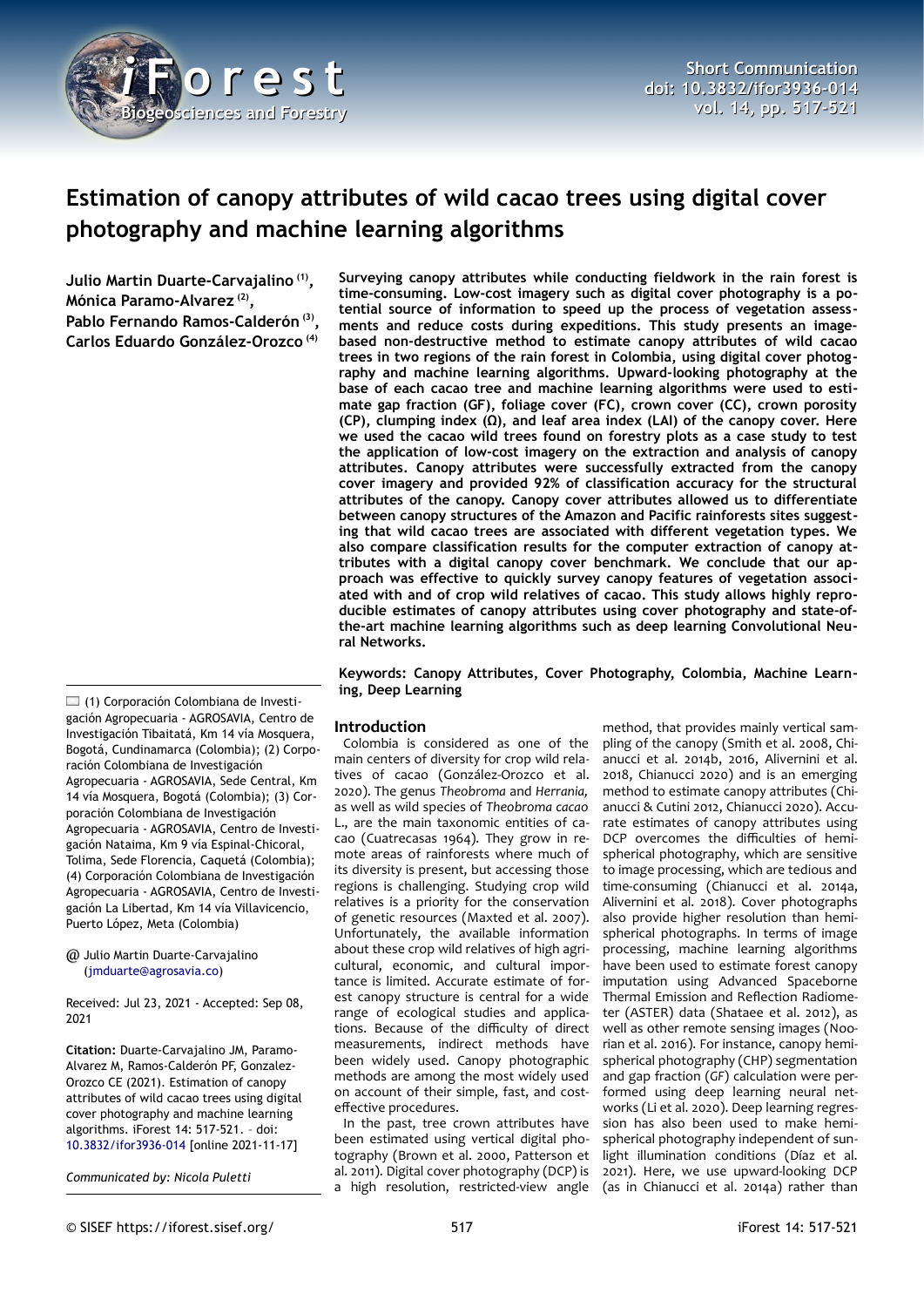downward-looking photographs because of load constraints during fieldwork in the expeditions as well as constraints in human resources.

This work addresses the issue of how to compute canopy cover properties using DCP and machine learning algorithms. Classification accuracy is estimated using crossvalidation and comparison to a digital cover photography benchmark (Grotti et al. 2020).

## **Materials and methods**

#### *Study area*

The study of crop wild relatives (CWR) of cacao trees was performed in the rainforest of three Colombian departments: Caquetá, Putumayo, and Chocó (Fig. S1 on Supplementary material) between 2018 and 2019. The first cacao-BIO expedition traveled to the Caguán and upper Caquetá rivers in Caquetá and Putumayo departments, where five parcels surrounding a wild *Theobroma* tree were examined across different landscapes (flooded, firm ground, and riverbanks). Later, the second expedition took place in La Victoria municipality part of the Canton de San Pablo (Chocó department) where three parcels around a wild cacao tree in the rain forest were examined. The expedition collected a total of eight upward-looking DCPs, one for each parcel.

#### *Estimation of canopy properties*

A key point to estimate canopy attributes is to separate canopy large gaps from normal size gaps (Smith et al. 2008, Chianucci & Cutini 2012, Chianucci et al. 2014a, Alivernini et al. 2018). One of the latest tools provides a free Python library called "Canopy Cover" (CaCo – [https://github.com/aliv](https://github.com/alivernini/caco) [ernini/caco](https://github.com/alivernini/caco)) that performs a segmentation of the canopy and its gaps, as well as a seg-

mentation of large gaps and normal size gaps using statistical methods, from DCP (Alivernini et al. 2018 – see [Fig. 1](#page-1-0) for an illustration of the canopy, small and large gaps). CaCo does not currently provide all the canopy attributes computed here, since it centers more on providing statistics of the gaps found. In this work, six machine learning algorithms are used to classify upward-looking DCPs into the sky (gaps), leaves, and trunks: K-Nearest Neighbors (KNN – Altman 1992), Support Vector Machines (SVM – Chen 2009), Random Forests (RF – Ho 1995), Extreme Gradient Boost (XGBoost – Cheng & Guestrin 2016), Multilayer Perceptron (MLP – Rumelhart et al. 1986) and deep learning Convolutional Neural Networks (CNN - Krizhevsky et al. 2017). The algorithm in CaCo that statistically separates large gaps from normal size canopy gaps was used here, based on the sky class, detected using supervised machine learning algorithms. The Python code used here is available in GitHub ([https://github.com/julioduarte2020/Canop](https://github.com/julioduarte2020/CanopyCover) [yCover\)](https://github.com/julioduarte2020/CanopyCover), where a modified version of CaCo is included that estimates all canopy attributes. The innovation of this work is the use of DCP and supervised machine learning algorithms to classify the images and then estimate the canopy attributes.

Samples of the sky, trunk, and leaves were selected on each DCP image using the free software MultiSpec [\(https://eng](https://engineering.purdue.edu/~biehl/MultiSpec/) [ineering.purdue.edu/~biehl/MultiSpec/](https://engineering.purdue.edu/~biehl/MultiSpec/)) to form the training data. Five-fold cross-validation was used to estimate the performance of each classifier, *i.e.*, the samples selected are randomly split into training samples (80%) and testing samples (20%) five times, covering the training data. The performance of each classifier was measured in terms of classification accuracy, sensitivity, and specificity. KNN, SVM, and RF classifiers were implemented in python

using the Sklearn library. XGBoost was implemented in python using the XGBoost library. MLP and CNN classifiers were implemented in python using the Keras library with Tensorflow under the hood. Encouraging results were obtained by setting 5 neighbors and leaf size of 100 for the KNN classifier. The linear SVM classifier was used with default settings. As for RF classifiers, best results were obtained using 100 estimators and default settings. Regarding XGBoost, encouraging results were obtained using 100 estimators and trees as the booster. For the MLP classifier, the best results were obtained using two dense layers of size three with batch normalization (Ioffe & Szegedy 2015) and Relu activation (Glorot et al. 2011). Also, encouraging results were obtained for the CNN classifier using a sliding window of size 9 pixels around each pixel, a first convolutional layer with a kernel of size 3 and 20 filters, batch normalization and dropout layer (Srivastava et al. 2014) of 0.2; a second convolutional layer with a kernel of size 5 and 40 filters, batch normalization, dropout of 0.2 and max-pooling of size 2×2. After the two previous convolutional layers, a flatten layer is added, followed by two MLP layers of size half of the input of the previous layer, batch normalization, dropout of 0.2, and Relu activation.

With each DCP image classified into trunk, leaves, and sky, the following canopy attributes can be estimated (Alivernini et al. 2018 – eqn. 1 to eqn. 5):

$$
FC = 1 - \frac{g_T}{p_C} = \frac{L}{p_C} \tag{1}
$$

$$
CC=1-\frac{g_L}{p_C} \tag{2}
$$

$$
CP = 1 - \frac{FC}{CC}
$$
 (3)

$$
\Omega = \frac{(1 - CP)\ln(1 - FC)}{FC\ln(CP)}\tag{4}
$$

$$
LAI = -CC\frac{\ln CP}{k} \tag{5}
$$

where *FC* is the foliage coverage, *CC* is the crown cover, *CP* is the crown porosity, *Ω* is the clumping index, *LAI* is the leaf area in $dex$ ;  $g<sub>T</sub>$  is the total number of pixels of gaps (sky); *L* is the number of pixels of all leaves;  $p_c$  is the number of pixels in the image minus the number of pixels of the trunk, *i.e.*, the number of pixels of the canopy;  $g_{\text{T}}/p_{\text{C}}=$  $GF$  is the total gap fraction;  $g<sub>L</sub>$  is the number of pixels of large gaps, estimated as those gaps which size is larger than one standard deviation above the mean of all gaps (Alivernini et al. 2018); and *k* is the coefficient of extinction, which is assumed to be 0.5 as in Alivernini et al. (2018).

#### *Benchmark*

Besides cross-validation classification accuracy and accuracy with respect to the

<span id="page-1-0"></span>

**Fig. 1** - Canopy large and small gaps (black: canopy; white: small gaps; gray: large gaps) in the rain forest in Colombia.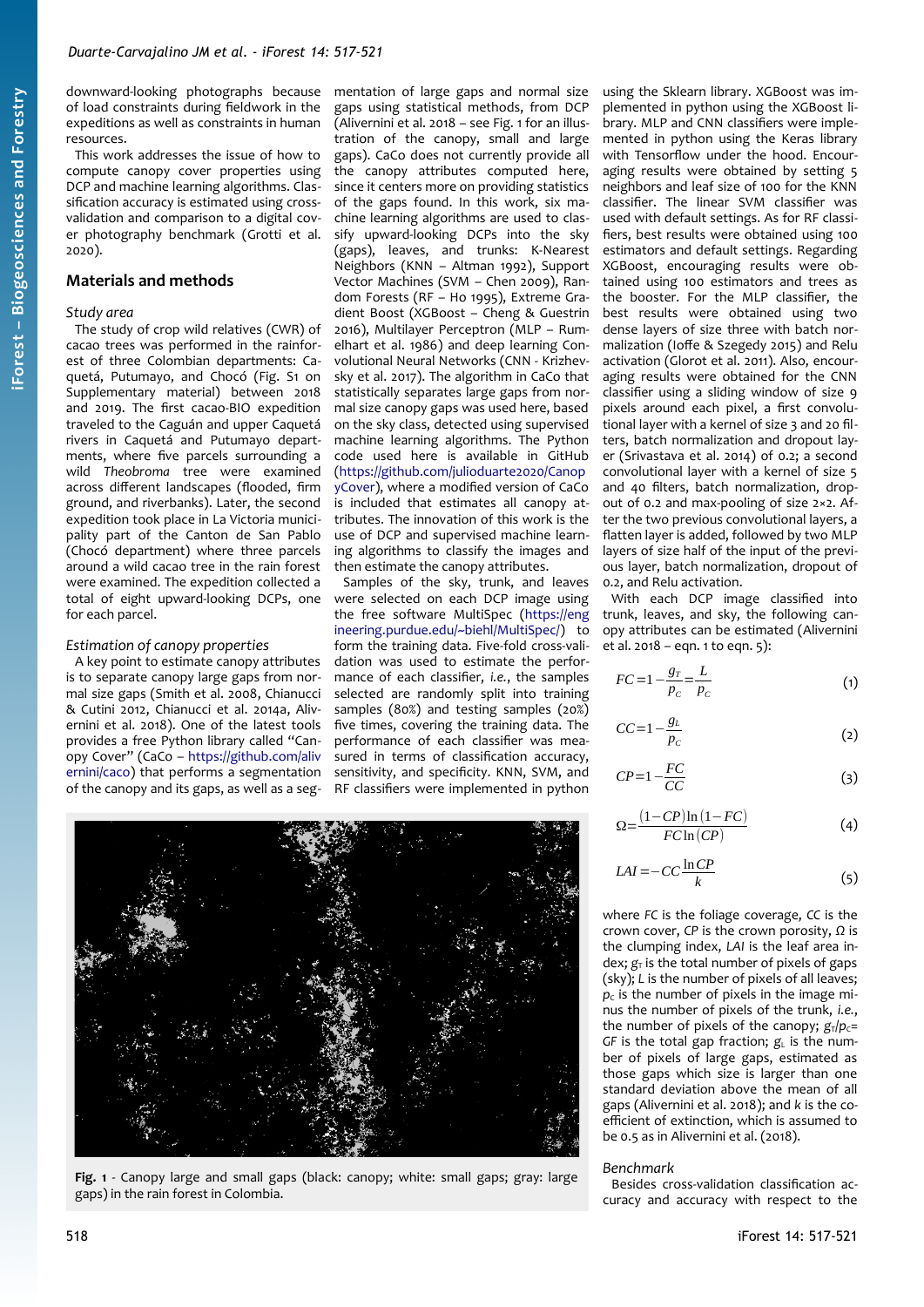#### <span id="page-2-2"></span>*Canopy attributes of wild cacao trees using machine learning algorithms*

training data, we also tested the best two classifiers: CNN and RF as well as CaCo using a digital canopy cover benchmark (Grotti et al. 2020) that consists of 315 DCP images distributed on seven test sites (45 images on each test site), taken in a hemispherical way (zenith angles between 2.5° and 72.5° at intervals of 5°), and using a Terrestrial Laser Scanning (TLS) to estimate the total gap fraction (*GF*) from 3D point data cloud available from the TLS. From these 315 images, we select 63 DCP images that are upward looking (zenith angles between 2.5° and 12.5°) with their respective *GF* and effective leaf area index (*LAI*e) measures. The LAI<sub>e</sub> can be computed as (Chianucci 2020 – eqn. 6):

$$
LAI_e = \frac{\ln(GF)}{k} = LAI \cdot \Omega
$$
 (6)

The *LAI*e was computed as ln(*GF*)/*k* using the *GF* for the benchmark and *k*=0.5 so that the *LAI*<sub>e</sub> of the benchmark corresponds to the same equations used here. The LAI<sub>e</sub> for the DCP images was computed as *LAI · Ω,* so that there is correspondence with the eqn. 1 to eqn. 5 used here. Twenty-one images of the benchmark were chosen to select training samples for the trunk, leaves, and sky, based on the availability of those classes on each image.

#### **Results**

#### *Performance of canopy classification algorithms*

[Fig. 2](#page-2-2) shows the performance of each classifier, where CNN and RF have the best performance in terms of classification accuracy, sensitivity, and specificity.

#### *Canopy attributes*

[Fig. 3](#page-2-1) shows the classification accuracy for the three best classifiers CNN, RF, and XGBoost, on each test site. As can be seen



from these results, CNN seems to perform best for test sites 1, 2, 4, 5, and 6 and worst for site 8. RF and XGBoost have similar performance across all sites, being better than CNN on sites 3, 7, and 8. In general, CNN performs well on all sites except on site 8, where it falls behind RF and XGBoost by 13% in accuracy.

The only difference we found between the image on site 8 and the other site images is that the image on-site 8 is very sunny compared to the images on the other sites, so it is probably due to this factor that CNN does not perform well on this image.

<span id="page-2-1"></span>Fig. S2-S6 (Supplementary material) show the estimated canopy attributes using CNN, RF, XGBoost, and CaCo on each test site. The first three sites correspond to Chocó and the last five sites correspond to Caquetá and Putumayo. The different classifiers showed that, in general, the Choco canopies are thicker and denser than the Caquetá and Putumayo sites.

[Fig. 4](#page-2-0) shows in the x-axis the TLS total gap fraction (*GF*) of the benchmark versus the estimated *GF* in the y-axis using (a) CNN, (b) RF, and (c) CaCo. From this figure, RF obtains the best  $R^2$  statistic, followed by CaCo, and CNN; while CaCo obtains the



<span id="page-2-0"></span>**Fig. 4** - Estimated gap fraction (*GF*) using (a) CNN, (b) RF, and (c) CaCo *vs.* TLS.



<span id="page-2-3"></span>**Fig. 5** - Estimated *LAI*e using (a) CNN, (b) RF, and (c) CaCo *vs.* TLS.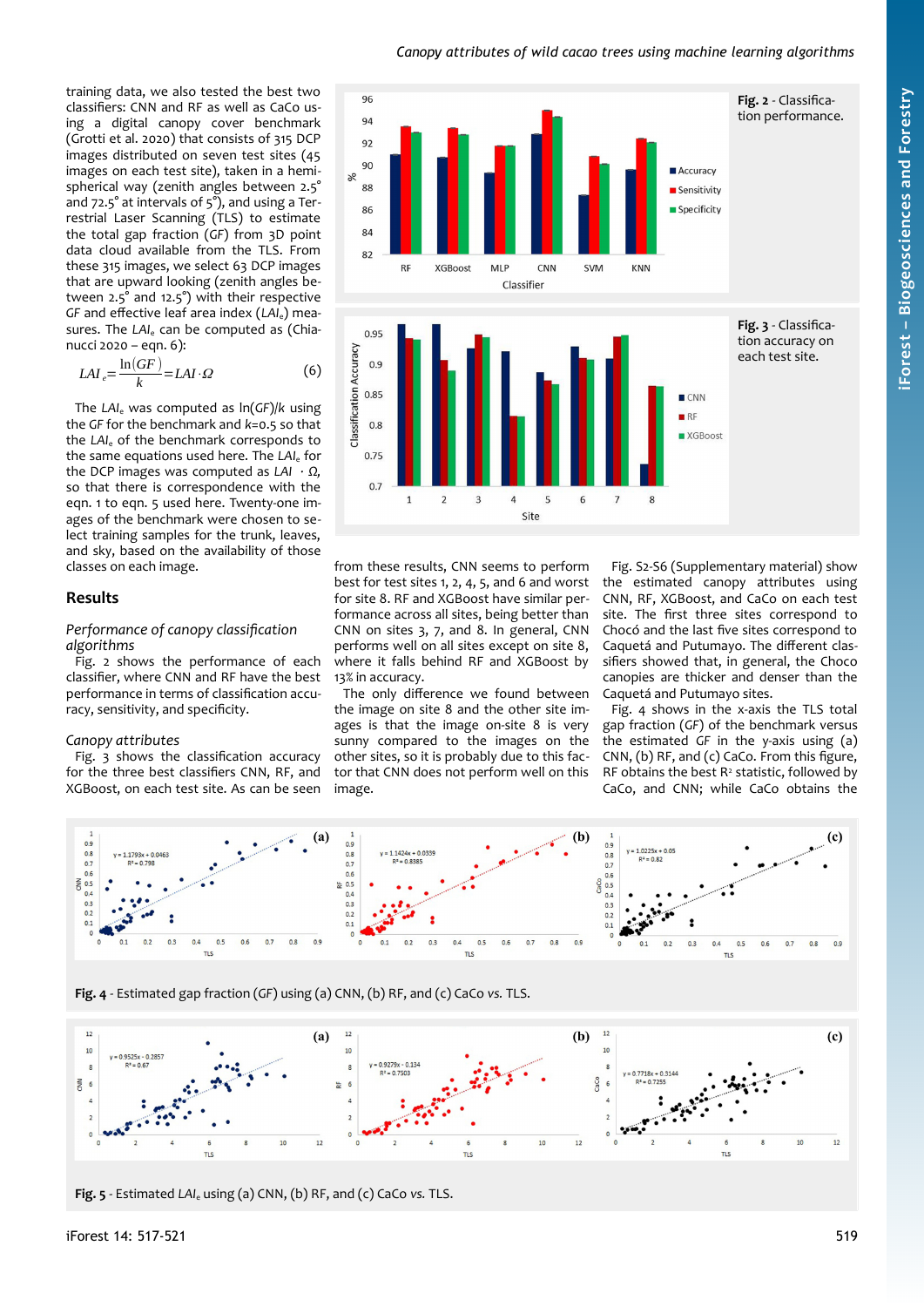best slope. [Fig. 5](#page-2-3) shows in the x-axis the *LAI*e estimated using the benchmark *GF* versus the estimated *LAI*e from the images in the y-axis using  $(a)$  CNN,  $(b)$  RF and  $(c)$ CaCo. From this figure, RF obtains the best R2 statistic, followed by CaCo and CNN; while CNN obtains the best slope followed by RF and CaCo.

### **Discussion**

Estimated canopy cover attributes using CaCo tend to vary less from one site to the next, while they tend to vary more using CNN, RF and XGBoost classifiers, indicating a greater sensitivity to the varying conditions on each test site (Fig. S2-S6 in Supplementary material). The estimation of canopy cover attributes, as given in eqn. 1 to eqn. 5, depends on a good classification of the sky, tree trunks, and leaves, as provided by the best three classifiers, *i.e.*, CNN, RF, and XGBoost. In contrast, CaCo only considers two classes: sky and canopy; however, CaCo results are not that far away from the CNNs, RFs, and XGBoost results, showing that even though Caco was made for sky-canopy classification, it provides also good results. As a matter of fact, in some cases, CaCo results are closer to CNN than RF or XGBoost, also indicating a high sensitivity of the estimated canopy attributes to classification accuracy. RF and XGBoost have similar classification performance ([Fig. 3](#page-2-1)) and similar estimated canopy attributes. The canopy cover benchmark estimate of the *GF* uses a similar skycanopy segmentation algorithm (Chianucci 2020) to CaCo (Alivernini et al. 2018), despite that CNN, and RF also obtained good prediction accuracies of *GF* and *LAI*<sub>e</sub> overall.

The proposed technique can be used in agroforestry systems to estimate the canopy attributes using upward or downward DCP images, which would allow determining if for instance cacao trees are raised in a well-shaded farm, or if the programming of cultural practices such as pruning the canopy of trees is required. Canopy cover should be higher the warmer and drier the climate is, and there is a non-linear relationship between shade and yield [\(https://clim](https://climatesmartcocoa.guide/entry-points/shading-and-agroforestry/) [atesmartcocoa.guide/entry-points/shading](https://climatesmartcocoa.guide/entry-points/shading-and-agroforestry/)[and-agroforestry/](https://climatesmartcocoa.guide/entry-points/shading-and-agroforestry/)). The percentage of shade can be easily computed from the classification images obtained using the proposed supervised classification method.

## **Conclusions**

A method to estimate canopy cover attributes from upward-looking DCP and machine learning algorithms have been proposed here. Given that canopy cover attributes are very sensitive to classification accuracy, it is of utmost importance to obtain good classification accuracy of the sky, tree trunks, and leaves. Deep learning convolutional neural networks provided, in general, the best classification results, compared to other well-known classification methods. Given that we compare CNN, RF and CaCo against a known benchmark and the results are satisfactory, there is confidence that the estimated canopy attributes using DCP images and machine learning algorithms are close to reality.

#### **Acknowledgments**

This work is part of the "*Expedicion Colombia CacaoBIO*" project carried out between AGROSAVIA and the Andes University under the special cooperation agreement of the Colombian government no. FP44842-142-2018. The Administrative Department of Science, Innovation of Colombia is acknowledged for financing the project. We thank the professional Angela Sanchez Galán (University of The Andes) for her support in the field activities.

We thank Dr. Francesco Chianucci (CREA-FL, Arezzo, Italy) for providing us with the digital canopy cover benchmark as well as the *GF* and *LAI*<sub>e</sub> measurements for those images, and for his feedback on our research through peer-review.

#### **References**

- Alivernini A, Fares S, Ferrara C, Chianucci F (2018). An objective image analysis method for estimation of canopy attributes from digital cover photography. Trees - Structure and Function 32: 713-723. - doi: [10.1007/s00468-018-1666-](https://doi.org/10.1007/s00468-018-1666-3) [3](https://doi.org/10.1007/s00468-018-1666-3)
- Altman NS (1992). An introduction to kernel and nearest-neighbor nonparametric regression. American Statistician 46: 175-185. - doi: [10.1080/](https://doi.org/10.1080/00031305.1992.10475879) [00031305.1992.10475879](https://doi.org/10.1080/00031305.1992.10475879)
- Brown PL, Doley D, Keenan RJ (2000). Estimating tree crown dimensions using digital analysis of vertical photographs. Agricultural and Forest Meteorology 100: 199-212. - doi: [10.1016/S0168-](https://doi.org/10.1016/S0168-1923(99)00138-0) [1923\(99\)00138-0](https://doi.org/10.1016/S0168-1923(99)00138-0)
- Chen HF (2009). *In silico* log p prediction for a large data set with support vector machines, radial basis neural networks and multiple linear regression. Chemical Biology and Drug Design 74: 142-147. - doi: [10.1111/j.1747-0285.2009.0084](https://doi.org/10.1111/j.1747-0285.2009.00840.x) [0.x](https://doi.org/10.1111/j.1747-0285.2009.00840.x)
- Cheng T, Guestrin C (2016). XGBoost: a scalable tree boosting system. In: "The Association for Computing Machinery's Special Interest Group on Knowledge Discovery and Data Mining". ACM, San Francisco, CA, USA, pp. 785-794. doi: [10.1145/2939672.2939785](https://doi.org/10.1145/2939672.2939785)
- Chianucci F, Cutini A (2012). Digital hemispherical photography for estimating forest canopy properties: Current controversies and opportunities. iForest - Biogeosciences and Forestry 5: 290-295. - doi: [10.3832/ifor0775-005](https://doi.org/10.3832/ifor0775-005)
- Chianucci F, Chiavetta U, Cutini A (2014a). The estimation of canopy attributes from digital cover photography by two different image analysis methods. iForest - Biogeosciences and Forestry 7: 255-259. - doi: [10.3832/ifor0939-007](https://doi.org/10.3832/ifor0939-007)
- Chianucci F, Cutini A, Corona P, Puletti N (2014b). Estimation of leaf area index in understory deciduous trees using digital photography. Agricultural and Forest Meteorology 198: 259-264. doi: [10.1016/j.agrformet.2014.09.001](https://doi.org/10.1016/j.agrformet.2014.09.001)
- Chianucci F, Disperati L, Guzzi D, Bianchini D, Nardino V, Lastri C, Rindinella A, Corona P (2016). Estimation of canopy attributes in beech forests using true colour digital images

from a small fixed-wing UAV. International Journal of Applied Earth Observation and Geoinformation 47: 60-68. - doi: [10.1016/j.jag.2015.](https://doi.org/10.1016/j.jag.2015.12.005) [12.005](https://doi.org/10.1016/j.jag.2015.12.005)

- Chianucci F (2020). An overview of *in situ* digital canopy photography in forestry. Canadian Journal of Forest Research 50: 227-242. - doi: [10.1139](https://doi.org/10.1139/cjfr-2019-0055) [/cjfr-2019-0055](https://doi.org/10.1139/cjfr-2019-0055)
- Cuatrecasas J (1964). Cacao and its allies: a taxonomic revision of the genus *Theobroma*. In: "Systematic Plant Studies". Smithsonian Institution Press, Washington, DC, USA, pp. 379- 614. [online] URL: [http://repository.si.edu/hand](http://repository.si.edu/handle/10088/27110) [le/10088/27110](http://repository.si.edu/handle/10088/27110)
- Díaz GM, Negri PA, Lencinas JD (2021). Toward making canopy hemispherical photography independent of illumination conditions: a deeplearning-based approach. Agricultural and Forest Meteorology 296: 108234. - doi: [10.1016/j.agr](https://doi.org/10.1016/j.agrformet.2020.108234) [formet.2020.108234](https://doi.org/10.1016/j.agrformet.2020.108234)
- Glorot X, Bordes A, Bengio Y (2011). Deep sparse rectifier neural networks. In: Proceedings of the "14<sup>th</sup> International Conference on Artificial Intelligence and Statistics" (AISTATS). Fort Lauderdale (FL, USA) 11-13 Apr 2011. Proceedings of Machine Learning Research 15: 315-323. [online] URL: [http://proceedings.mlr.press/v15/](http://proceedings.mlr.press/v15/glorot11a.html) [glorot11a.html](http://proceedings.mlr.press/v15/glorot11a.html)
- González-Orozco CE, Galán AAS, Ramos PE, Yockteng R (2020). Exploring the diversity and distribution of crop wild relatives of cacao (*Theobroma cacao* L.) in Colombia. Genetic Resources and Crop Evolution 67: 2071-2085. - doi: [10.1007/s10722-020-00960-1](https://doi.org/10.1007/s10722-020-00960-1)
- Grotti M, Calders K, Origo N, Puletti N, Alivernini A, Ferrara C, Chianucci F (2020). An intensity, image-based method to estimate gap fraction, canopy openness and effective leaf area index from phase-shift terrestrial laser scanning. Agricultural and Forest Meteorology. 280: 107766. doi: [10.1016/j.agrformet.2019.107766](https://doi.org/10.1016/j.agrformet.2019.107766)
- Ho TK (1995). Random decision forests. In: Proceedings of the "ICDAR - 3rd International Conference on Document Analysis and Recognition". Montreal (QC, Canada) 14-16 Aug 1995. IEEExplore 1: 278-282. - doi: [10.1109/ICDAR.1995.](https://doi.org/10.1109/ICDAR.1995.598994) [598994](https://doi.org/10.1109/ICDAR.1995.598994)
- Ioffe S, Szegedy C (2015). Batch normalization: Accelerating deep network training by reducing internal covariate shift. In: Proceedings of the "ICML 2015 - 32nd International Conference on Machine Learning". Proceedings of Machine Learning Research 37: 448-456. [online] URL: <http://proceedings.mlr.press/v37/ioffe15.html>
- Krizhevsky A, Sutskever I, Hinton G (2017). ImageNet classification with deep convolutional neural networks. Communications of the ACM 60 (6): 84-90. - doi: [10.1145/3065386](https://doi.org/10.1145/3065386)
- Li K, Huang X, Zhang J, Sun Z, Huang J, Sun C, Xie Q, Song W (2020). A new method for forest canopy hemispherical photography segmentation based on deep learning. Forests 11: 1-16. doi: [10.3390/f11121366](https://doi.org/10.3390/f11121366)
- Maxted N, Scholten M, Codd R, Ford-Lloyd B (2007). Creation and use of a national inventory of crop wild relatives. Biological Conservation 140: 142-159. - doi: [10.1016/j.biocon.2007.08.006](https://doi.org/10.1016/j.biocon.2007.08.006)
- Noorian N, Shataee-Jouibary S, Mohammadi J (2016). Assessment of different remote sensing data for forest structural attributes estimation in the Hyrcanian forests. Forest Systems 25 (3):